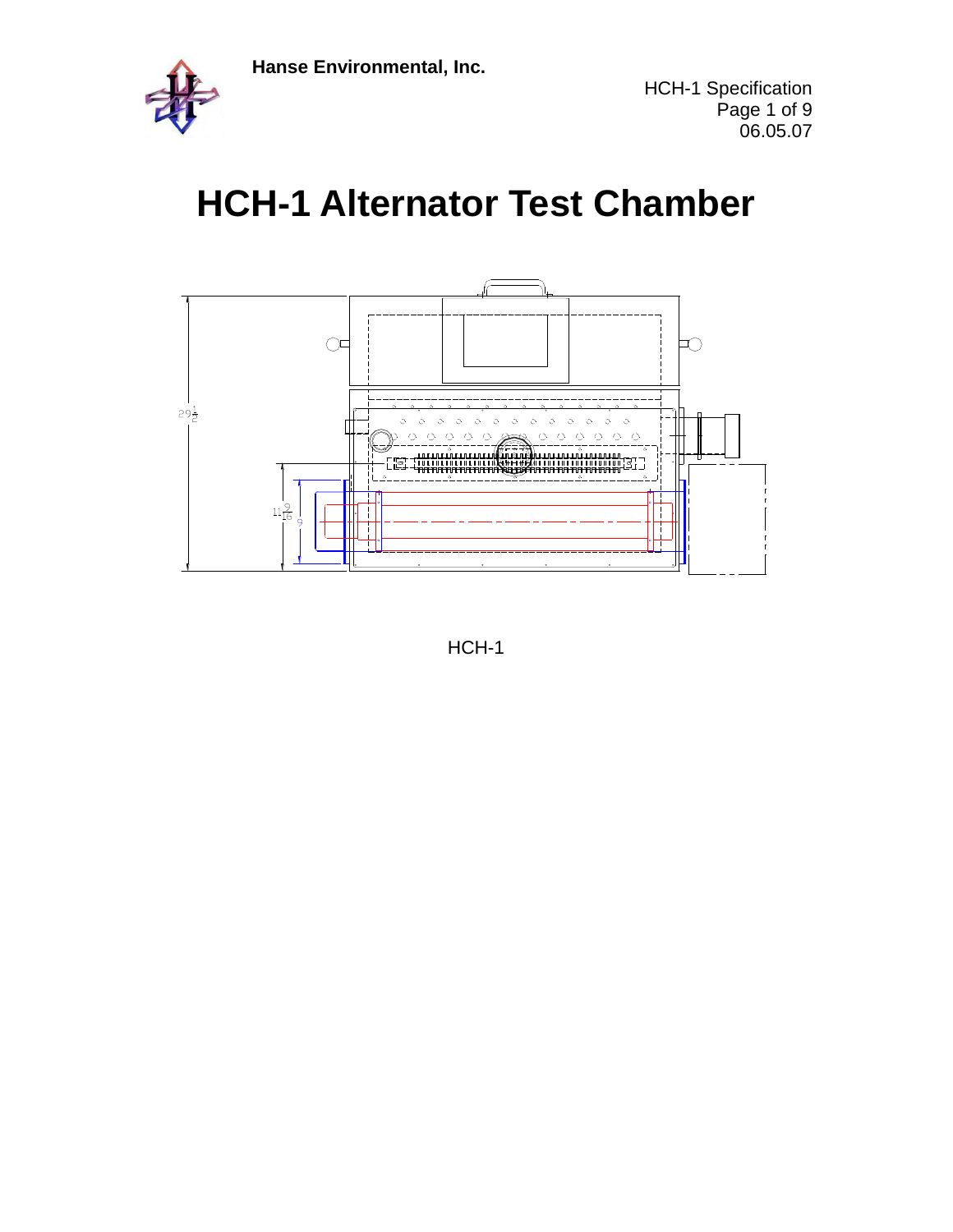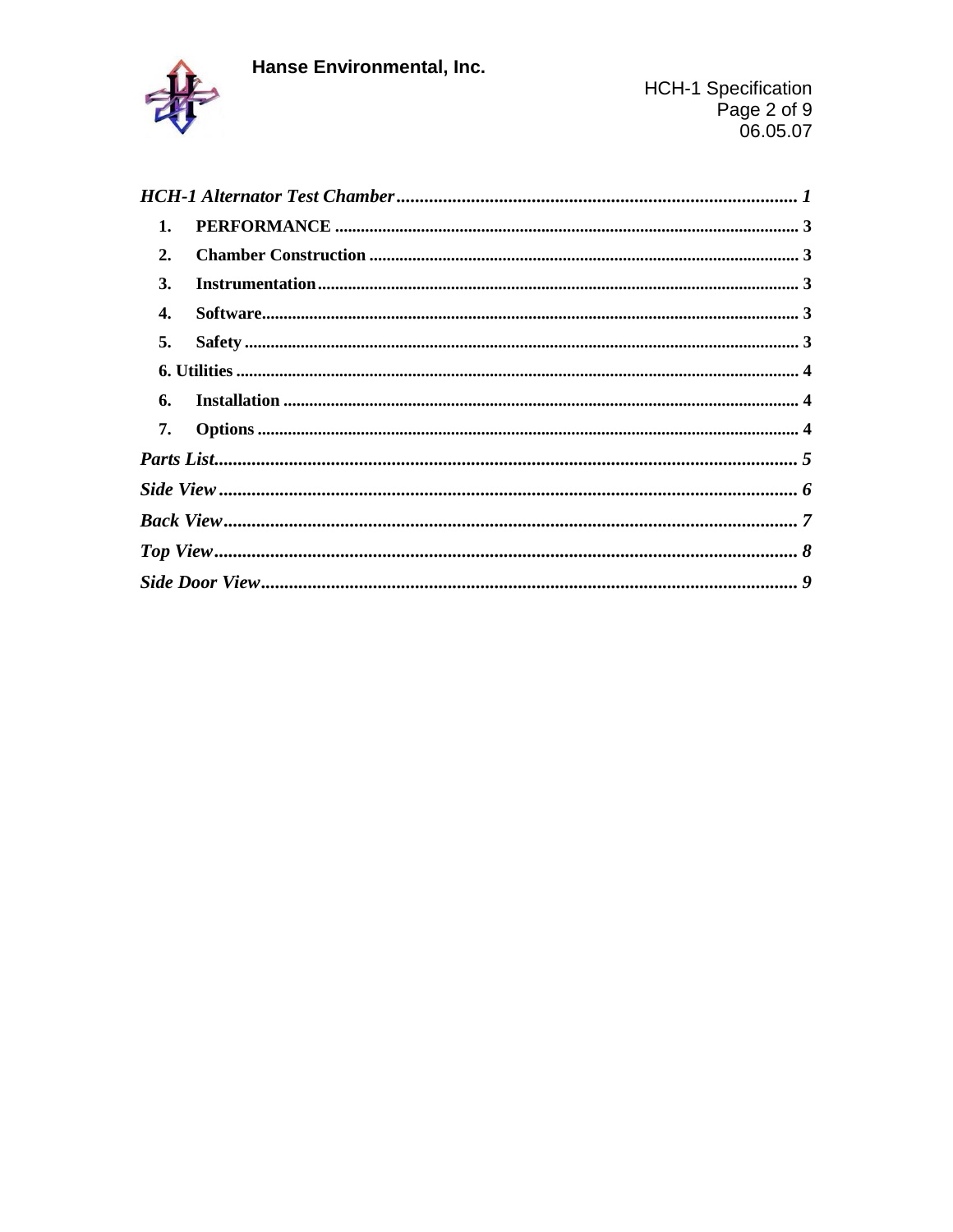

# 1. PERFORMANCE

- **1.1.Temperature:**
	- **1.1.1. Range Standard: Ambient to +150° C**
	- **1.1.2. Range LN2: -40° C to +150° C**
	- **1.1.3. Product Change Rate:**  $5^{\circ}$  C/min (-25° to +100° C).
	- **1.1.4. Stabilization:**  $\pm 1^{\circ}$  C after stabilization. (Stabilization < 2 minutes).
	- **1.1.5. Cooling:** Liquid Nitrogen (LN2) direct injection optional.
	- **1.1.6. Heating:** 2KW FireBar Heater.
	- **1.1.7. Thermocouples:** One (1) air, one (1) for specimen.

## 2. Chamber Construction

- **2.1.Interior:** 
	- **2.1.1. Front of Door:** 31.3"W x 21.7"D x 19.9"H
	- **2.1.2. Front of Chamber:** 31.3"W x 13.8"D x 19.9H
- **2.2.Exterior:** 35.4"W x 29.4"D x 30.4"H
- **2.3.Doors:** One (1) Pull Up air shock assisted
- **2.4.Windows:** One (1) Multi-Pane Window 7"x9" Viewable
- **2.5.Light:** One (1) light 24 VDC
- **2.6.Ports:** Two (2). One (1) 2" for Ln2 Option, One (1) 1.5" for end user
- **2.7.Insulation:** Hanse's exclusive multilayer staggered insulation for superior thermal and noise insulation.
- **2.8.Weight:** Approximately 500 lbs

#### 3. Instrumentation

- **3.1.Thermocouples:** One (1) for temperature control and one (1) for product response. (Option Electrical Package)
- **3.2.Serial Ports:** RS232/485 MODBUS (Option Electrical Package)

#### 4. Software

**4.1.WatView™:** For temperature programming and control. (Option)

## 5. Safety

- **5.1.Door Interlocks:** Door Interlocks shut off system operation. (User Supplied)
- **5.2.Emergency Power Off (EPO):** EPO activation shuts off system operation (Option Electrical Package)
- **5.3.Over/Under Limit:** FM approved limit with stand-alone sensor placed in air. (Option)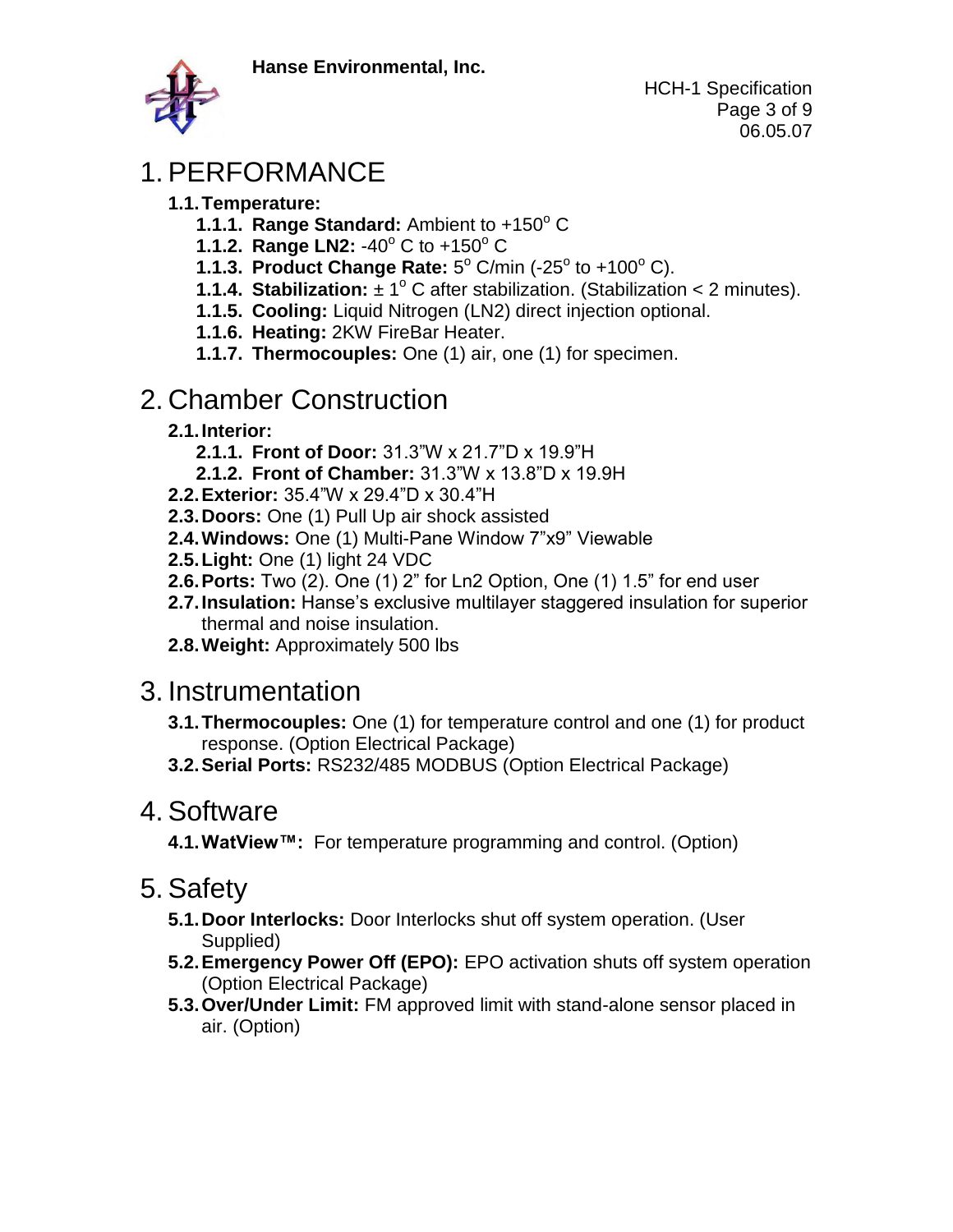

HCH-1 Specification Page 4 of 9 06.05.07

#### 6. Utilities

- **5.4.Electric:** 240V 1 Ph 20 FLA Max (Motor, Heater, Fans)
- **5.5.Liquid Nitrogen:** 3/8" (25mm) Supply 40/50 psig (Option)
- **5.6.Compressed Air:** 3/8" Supply 100 psig, 10 SCFM (Option)
- **5.7.Exhaust Ports:** One (2) 4" Dia. vented to outside with Ln2 Option)

# 6. Installation

- **6.1.**The customer is responsible for unloading system and rigging into place.
- **6.2.**Utilities and services necessary for system operation, electrical, LN2, compressed air, exhausts, etc. shall be provided by customer and connected to the system.
- **6.3.**Any leasehold improvements or building alterations are the responsibility of the customer.

# 7. Options

- **7.1.Electrical Panel:** Full Electrical Panel with Watlow F4 and all power relays to run chamber
- **7.2.LN2 Cooling:** All Liquid Nitrogen Valves, Over Pressures, and Nozzles and pipe

Note: Specifications are subject to change without notice.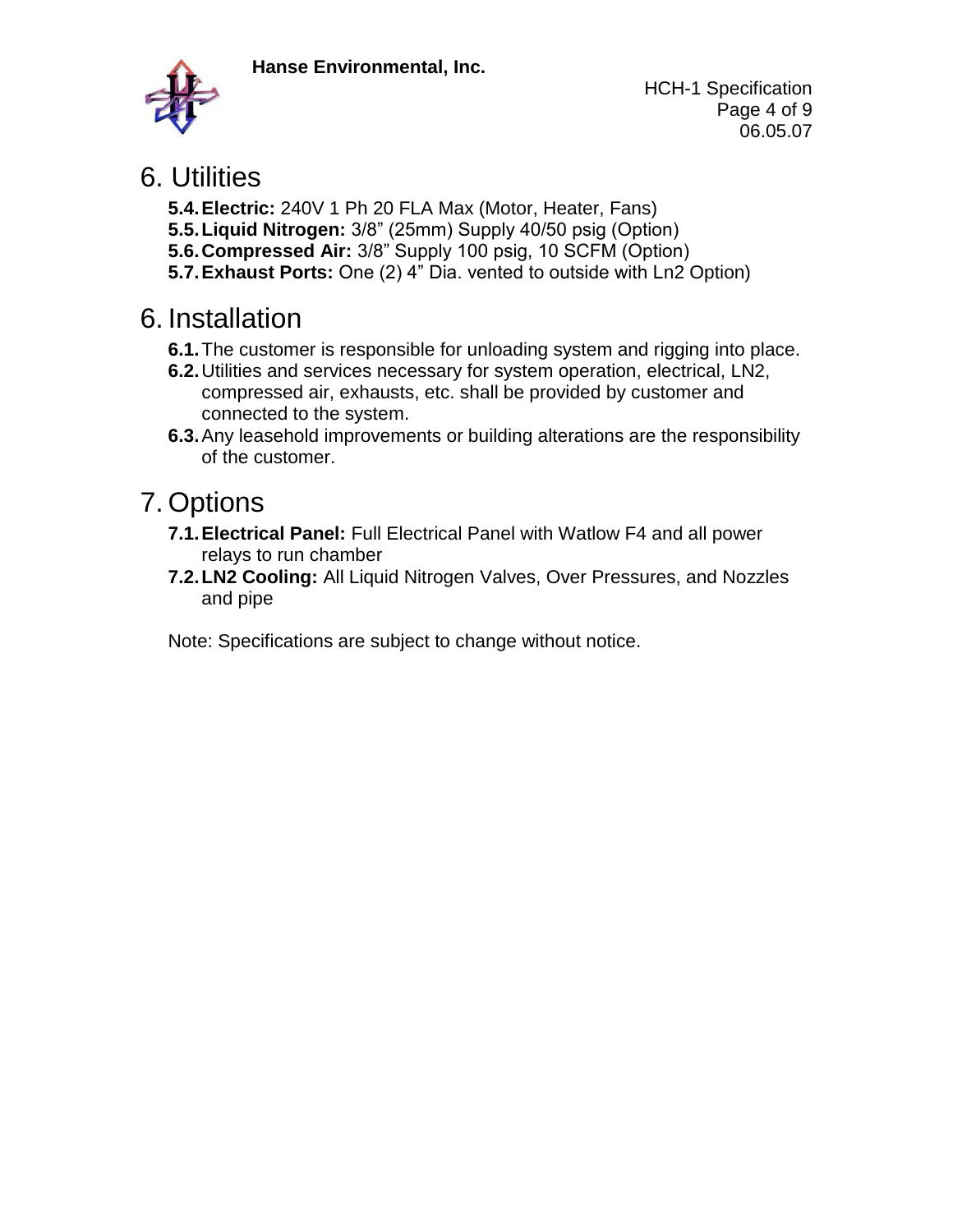

| 45             |               |              | ALUM TAPE FOR INSULATION (6'/CHAMBER)          |
|----------------|---------------|--------------|------------------------------------------------|
| 44             | $3336 - 00$   | $\mathbf{1}$ | CENTER SHAFT SUPPORT BRACKET                   |
| 43             | $3335 - 00$   | $\mathbf{1}$ | CENTER SHAAFT SUPPORT BEARING                  |
| 42             |               | 8            | $1/2$ " PHENOLIC $(4" \times 4")$              |
| 41             |               | 2            | $1/2$ " PHENOLIC $(6" \times 6")$              |
| 40             | $3331 - 00$   | $\mathbf{1}$ | BRACKET FOR MOTOR GUARD                        |
| 39             | $3282 - 01$   | 1            | GUARD FOR FLANGE BEARING                       |
| 38             |               | 1            | $\varphi$ 4" SS TUBE x .06" WALL x 2-1/2" LONG |
| 37             | <b>DUCTFL</b> |              | 1"x48"x120 DUCT BOARD (30 SQ. FT.)             |
| 36             | CERA18        |              | 1"x24"x50' 8# CERABLANKET (30 SQ. FT.)         |
| 35             |               | 1            | WATLOW CONTROL PANEL                           |
| 34             | $3163 - 01$   | 1            | <b>BACK BAFFLE</b>                             |
| 33             | $3162 - 01$   | $\mathbf{1}$ | TOP BAFFLE                                     |
| 32             | $3173 - 00$   | 1            | MOUNTING PLATE FOR MUFFIN FAN                  |
| 31             |               | 1            | 1/8" x 2" SILICONE STRIP                       |
| 30             | $3180 - 01$   | 1            | MOTOR MOUNTING PLATE                           |
| 29             |               | 1            | TEMPERED 1" GLASS $(7-1/2" \times 9-1/2")$     |
| 28             | 1582A59       | 1            | STAINLESS HINGE 35-1/4" LONG                   |
| 27             | 19155K63      | 1            | QD POWER CORD WITH 36" WIRE LEADS              |
| 26             | 19155K96      | $\mathbf{1}$ | STEEL FAN GUARD                                |
| 25             | 1939K26       | $\mathbf{1}$ | MUFFIN FAN WITH STEEL BLADES, 24 VDC           |
| 24             | $3185 - 01$   | $\mathbf{1}$ | SLIDE GATE ASSEMBLY                            |
| 21             | $070 - 050$   | 1            | EUCHNER 4121 ACTUATOR                          |
| 20             | $TP4 - 4121$  | $\mathbf{1}$ | EUCHNER 4121 SAFTY INTERLOCK                   |
| 19             | 9512K83       | 2            | Ø13mm BALL STUD, 5/16-18                       |
| 18             | 9416K75       | 2            | Ø13mm BALL SOCKET FOR GAS SPRING               |
| 17             | 9416K145      | 2            | GAS SPRING (7.87" STROKE) 125#                 |
| 16             | $3095 - 00$   | 1            | HEATER ASSEMBLY                                |
| 15             | $3289 - 00$   | 2            | BLOWER WHEEL ASSEMBLY                          |
| 14             |               | 1            | 1/2" DIA SS SHAFT x 42.5" LONG                 |
| 13             | 6186K118      | 1            | $V-BELT$ , $A-21$                              |
| 12             | 6568K1        | $\mathbf{1}$ | V-BELT ADJUSTABLE PULLEY 1/2" DIA BORE         |
| 11             | 6204K13       | $\mathbf{1}$ | V-BELT PULLEY 1/2" DIA BORE                    |
| 10             | 6665K21       | 2            | FLANGE BEARING 1/2" DIA BORE                   |
| 8              | 5990K41       | $\mathbf{1}$ | BLOWER MOTOR 1/4 HP 1725 RPM                   |
| $\overline{7}$ | $3188 - 01$   | $\mathbf 1$  | 4" DIA DAMPER                                  |
| 6              | TC-341-R      | $\mathbf{2}$ | DESTACO CLAMP W/ CLASP                         |
| 5              | 3263-00       | 4            | MOUNTING PLATE FOR GAS SPRING                  |
| 4              | 92320A182     | 4            | SPACER, DRILL HOLE OUT TO Ø11/32"              |
| 3              | $3090 - 01$   | 1            | BELT GUARD ASSEMBLY                            |
| 2              | 3089-02       | 1            | CHAMBER DOOR ASSEMBLY                          |
| 1              | 3088-01       | 1            | CHAMBER BODY ASSEMBLY                          |

**Parts List**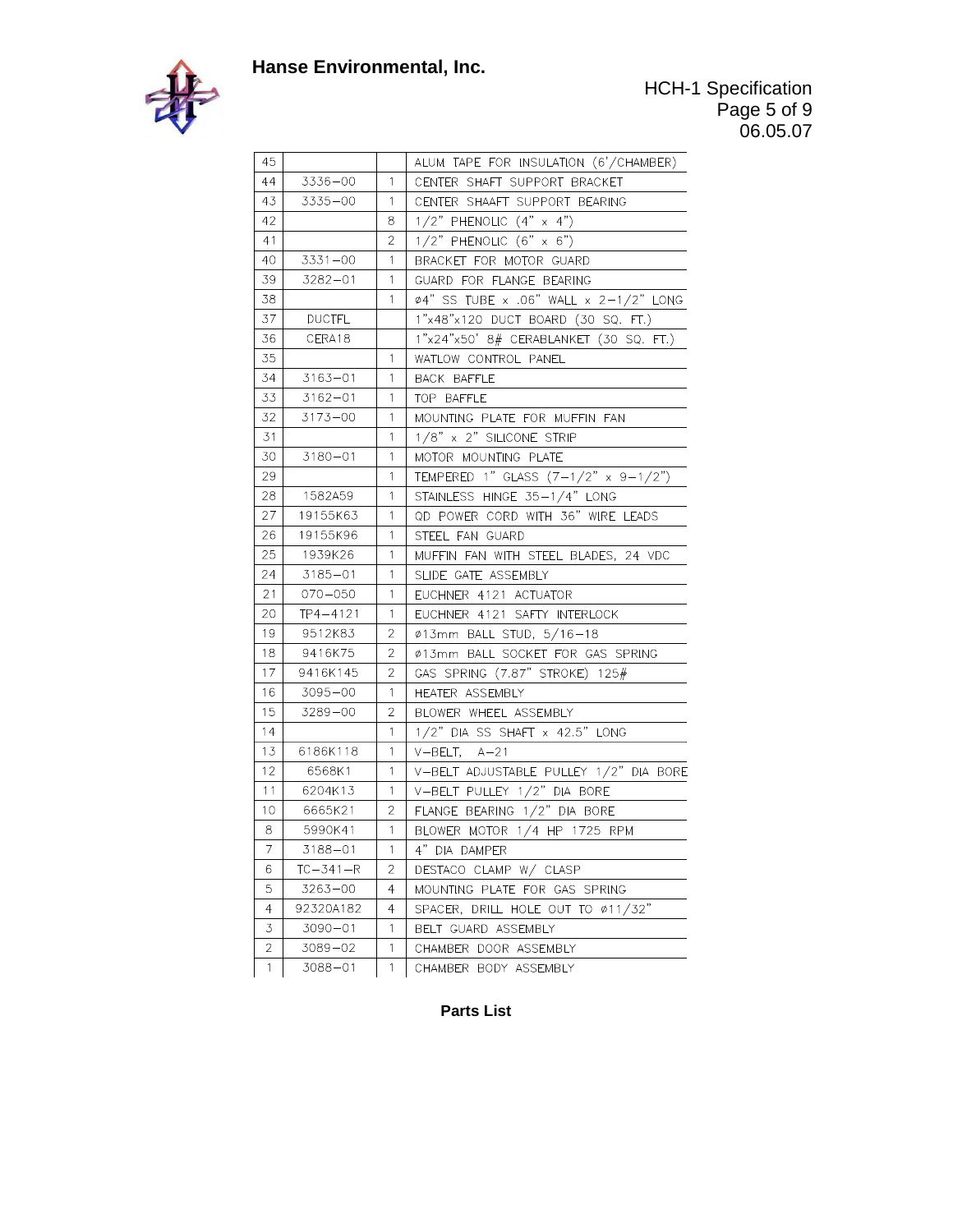

HCH-1 Specification Page 6 of 9 06.05.07



**Side View**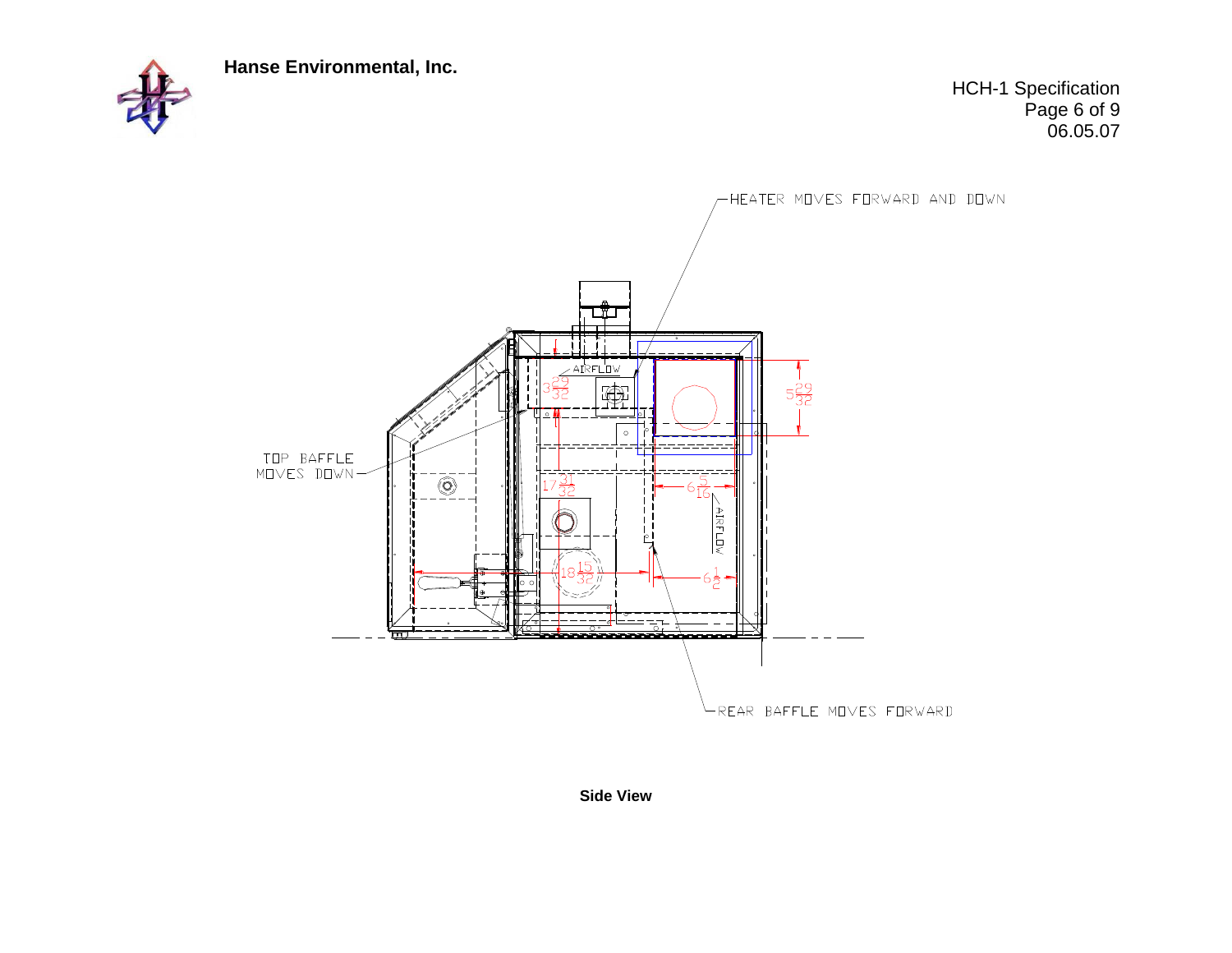

**Back View**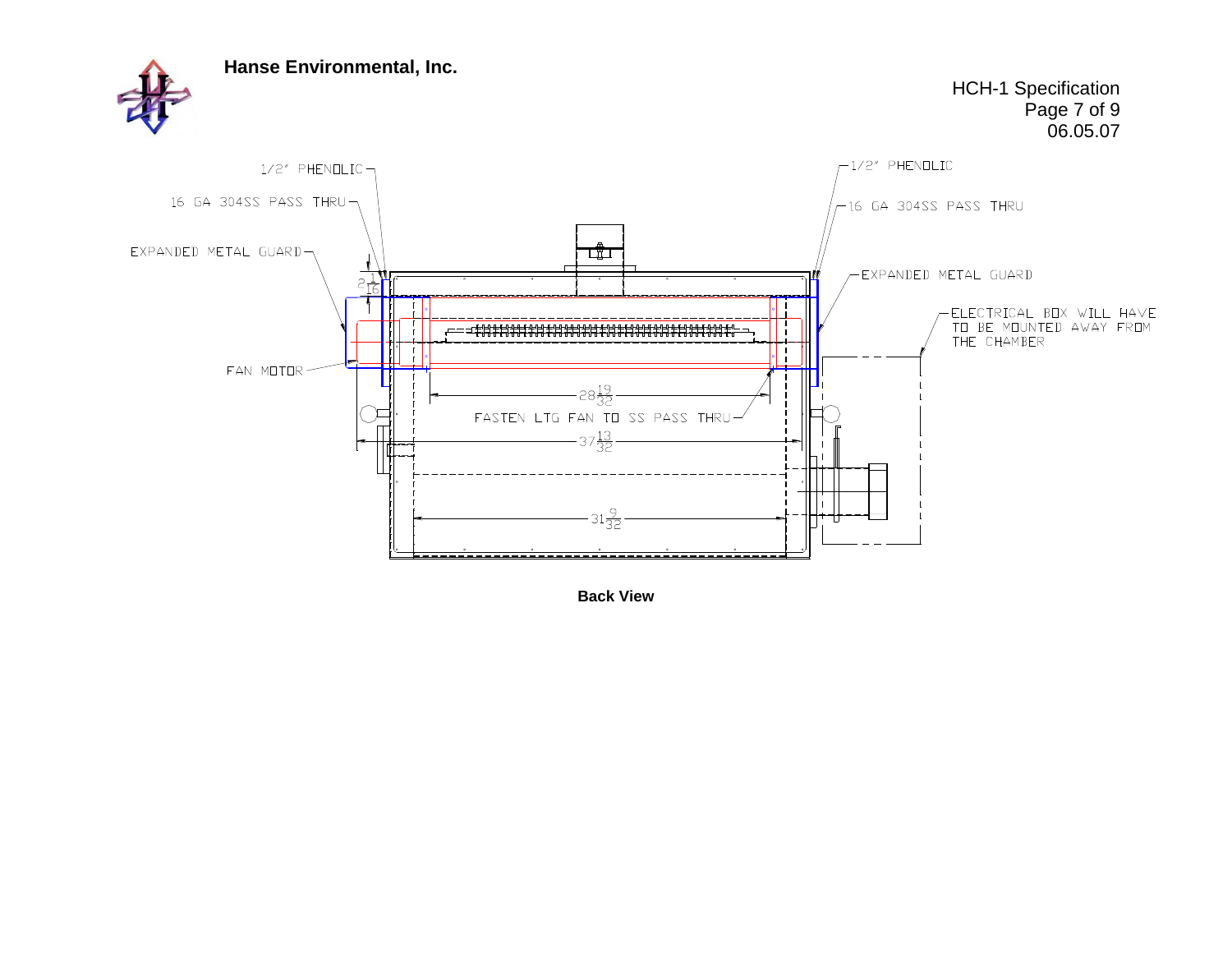

HCH-1 Specification Page 8 of 9 06.05.07



**Top View**